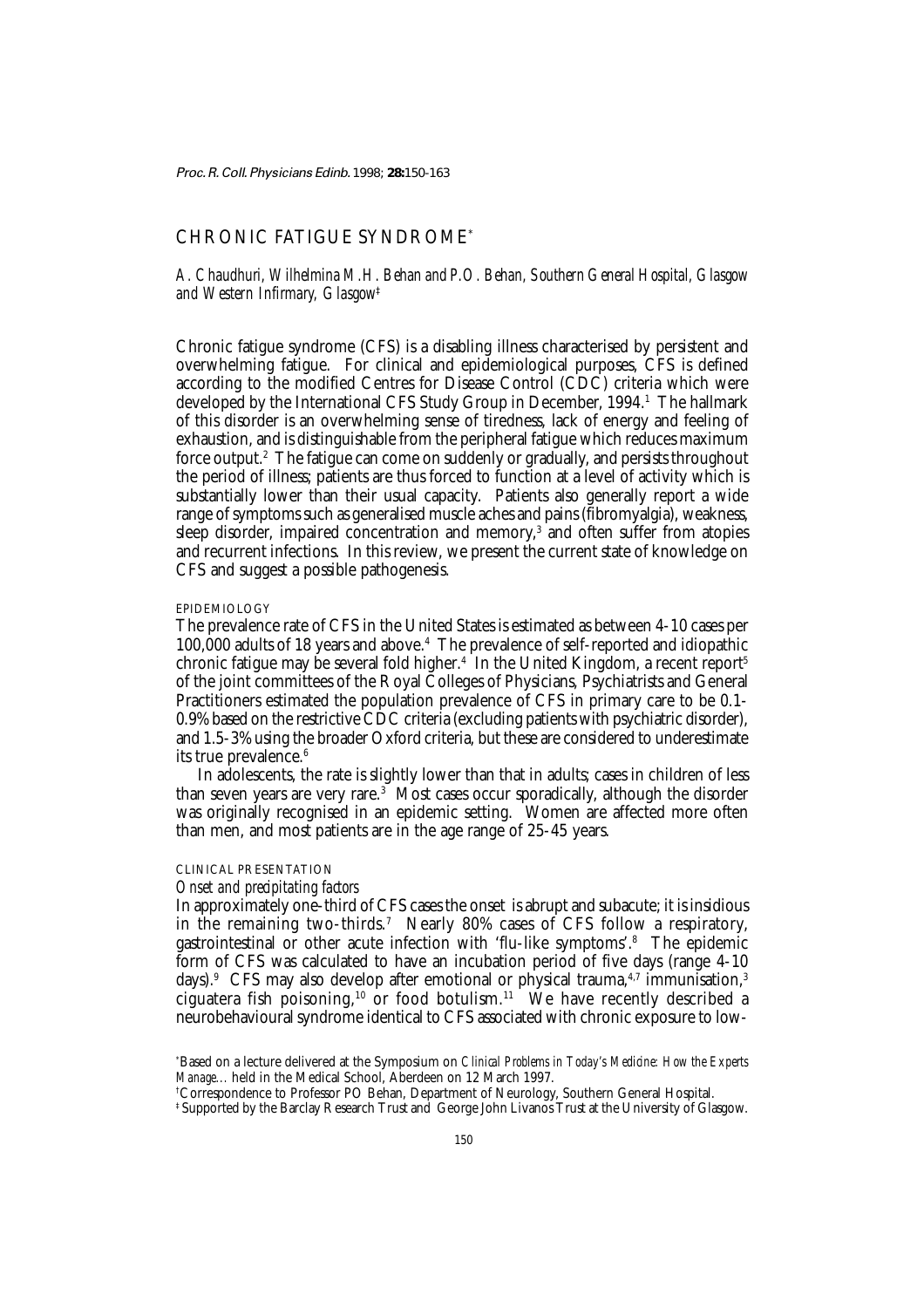dose organophosphate pesticides: $7,12$  it is possible that other environmental agents or toxins might serve as triggers of this disease. CFS may also occur in association with the sick building syndrome,<sup>13</sup> after a prolonged period of stress,<sup>14</sup> severe physical exercise,  $15,16$  multiple chemical sensitivity,  $17$  and has been linked to silicone breast implants in women.<sup>18,19</sup>

There may be more than one precipitating factor and co-existing disorders such as Gilbert's disease, atopy or endometriosis may play a role in increasing host susceptibility to the development of CFS.7 A significant proportion of CFS patients attending our clinic have asthma, eczema, atopy or serologic evidence of coeliac disease; the latter association may be important since cryptic gluten sensitivity may play a role in neurologic diseases.20 A number of male patients have developed CFS following an episode of epididymo-orchitis.3 A recent study of Persian Gulf War veterans has now concluded that the symptoms are identical to CFS and to fibromyalgia.<sup>21</sup>

## *Physical symptoms*

Fatigue remains the most important and the central symptom in CFS. It must fulfil the characteristics as defined in the CDC criteria, i.e. fatigue has to be of definite or new onset and not the result of on-going exertion, to be generally unrefreshed by rest and sleep, and results in substantial reduction in overall performance for a consecutive period of six months or longer. Other symptoms in CFS are listed in Table 1. A patient must fulfil at least four of the first eight symptoms to qualify for CDC-defined CFS.

| TABLE 1                                                 |
|---------------------------------------------------------|
| Chronic fatigue syndrome - symptoms other than fatigue. |
| Impaired short-term memory or concentration             |

- Impaired short-term memory or concentration Sore throat
- Tender cervical or axillary lymph nodes
- Muscle pain
- Headaches of new type, pattern or severity
- Unrefreshing sleep
- Post-exertional malaise lasting >24 hours
- Multi-joint pain without joint swelling or redness
- Others: chest pain, sweating, vertigo or dysequilibrium, photophobia, transient visual obscurations, irritable bowel syndrome, idiopathic cyclic oedema, prostatism or menstrual disorders

Paroxysmal attacks of chest pain and sweating are two other symptoms commonly found in this condition. Indeed, many patients with CFS were originally referred to us by cardiologists as having syndrome  $X$  (anginal chest pain with normal coronary arteries). Unexplained attacks of severe sweating, typically nocturnal, are common.

Of the neuropsychiatric findings, the most consistent is mild, atypical depression. Well-characterised cases invariably report cognitive deficits, usually anomia, impaired short-term memory and concentration difficulties. Some patients develop hypergraphia, i.e. keeping detailed records and long descriptions of all their symptoms, and come to the clinic with interminable notes. However, patients never have anhedonia or the suicidal symptoms of typical depressive illness although a pre-morbid psychiatric abnormality ('depression-prone') may be evident.<sup>22</sup>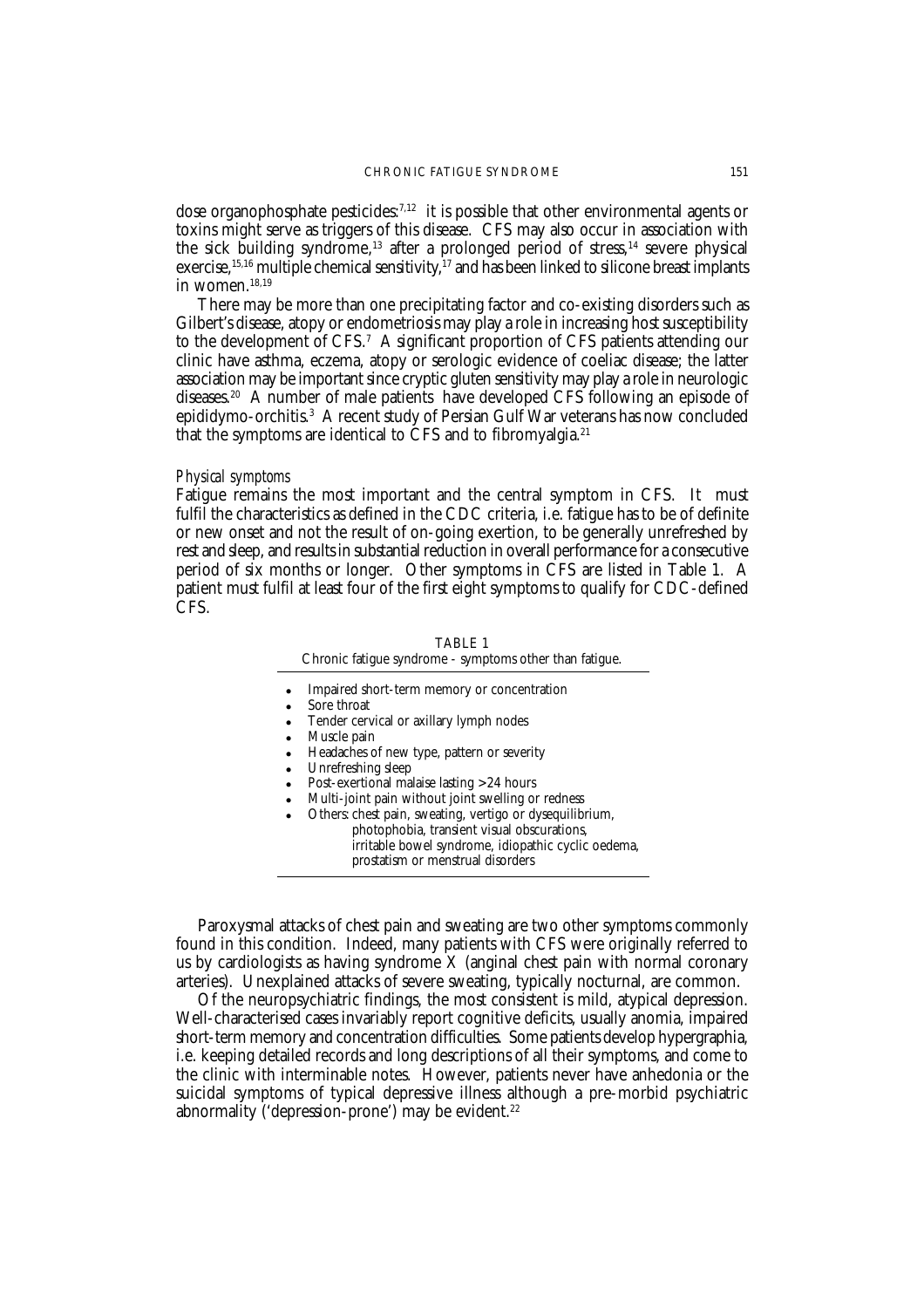#### *Factors that improve or worsen fatigue*

Pregnancy is the only time when women experience significant improvement of their symptoms but there is often severe 'rebound fatigue' in the early puerperium. $^3$   $\,$  A variety of specific and non-specific factors appear to make the fatigue and other associated symptoms worse, including a heavy meal, a prolonged hot bath or alcohol.<sup>3</sup> Some patients get such a distressing reaction to the smallest amount of alcohol ingested that they abstain entirely. Both physical and mental efforts can worsen fatigue in CFS.3

There is an exacerbation of both physical and mental symptoms during menstruation: with worsening of fatigue and myalgia, and women 'whose menstrual phase had not been previously marked by hyperirritability and emotional tension complained that they could not control themselves and flew into rages at what they realised were really insignificant frustrations or annoyances'.23

#### *Clinical signs*

Despite a wide variety of symptoms, few patients with CFS have objective clinical signs at the time of examination. 'Soft' neurological signs may occasionally be detected, such as postural hand tremors and focal myokymia ('benign fasciculations'). Patients with dysequilibrium symptoms ('Pedersen's syndrome') are unable to walk in tandem but otherwise cerebellar signs are absent. Though a number of patients have intermittent symptoms of hemi-sensory pain or dysaesthesia (hemi-sensory syndrome), objective sensory loss is rarely documented. Rarely, patients develop Parkinsonian features of facial rigidity, hypokinesia and slow gait.

Patients with CFS are not permanently wheelchair-bound. Patients in wheelchairs without other disease, who have been diagnosed as having CFS, on detailed scrutiny turn out to have a primary personality disorder; these are typically young women characterised by avoidance of social interaction and craving for assistance, even for toilet care and feeding. They prefer to be alone in their own rooms with the curtains drawn, avoiding any contact with bright light because of photophobia. We call this 'Miss Haversham syndrome'.\*

#### DIFFERENTIAL DIAGNOSIS

When fatigue is combined with myalgia a long list of differential diagnoses can be generated (Table 2) which must be excluded by appropriate tests before a diagnosis of CFS is made. In practice, perhaps the most important differential diagnosis of CFS is depression. Depressed patients commonly complain of fatigue. However, depressive features not present in CFS are (1) recurrent thoughts of death or suicidal ideation; (2) markedly diminished interest or pleasure in all, or almost all daily activities (anhedonia); (3) excessive or inappropriate guilt. Hallucinations and delusions are not a feature of CFS. There is an overlap of CFS symptoms and somatisation disorder.<sup>24</sup> in which the physical complaints begin before the age of 30 years and generally have been present for five years or more. In contrast, CFS is usually diagnosed within a year or two of the onset. The conversion disorder can present with lethargy and non-localisable neurologic symptoms, but there is no abnormality on physical examination. The majority of CFS patients have no evidence of hyperventilation either at rest or in response to the physiological provocations of exercise and voluntary over-breathing.<sup>25</sup> Chronic hyperventilating patients also have agoraphobia, a symptom which is not recognised in CFS patients.<sup>26</sup> Because of the abundance of information currently available about CFS in the lay media, the Munchausen phenomenon, i.e. a fictitious shamming of the syndrome, may occur with patients purporting to suffer from CFS.

\* Referring to the well-known Charles Dickens character.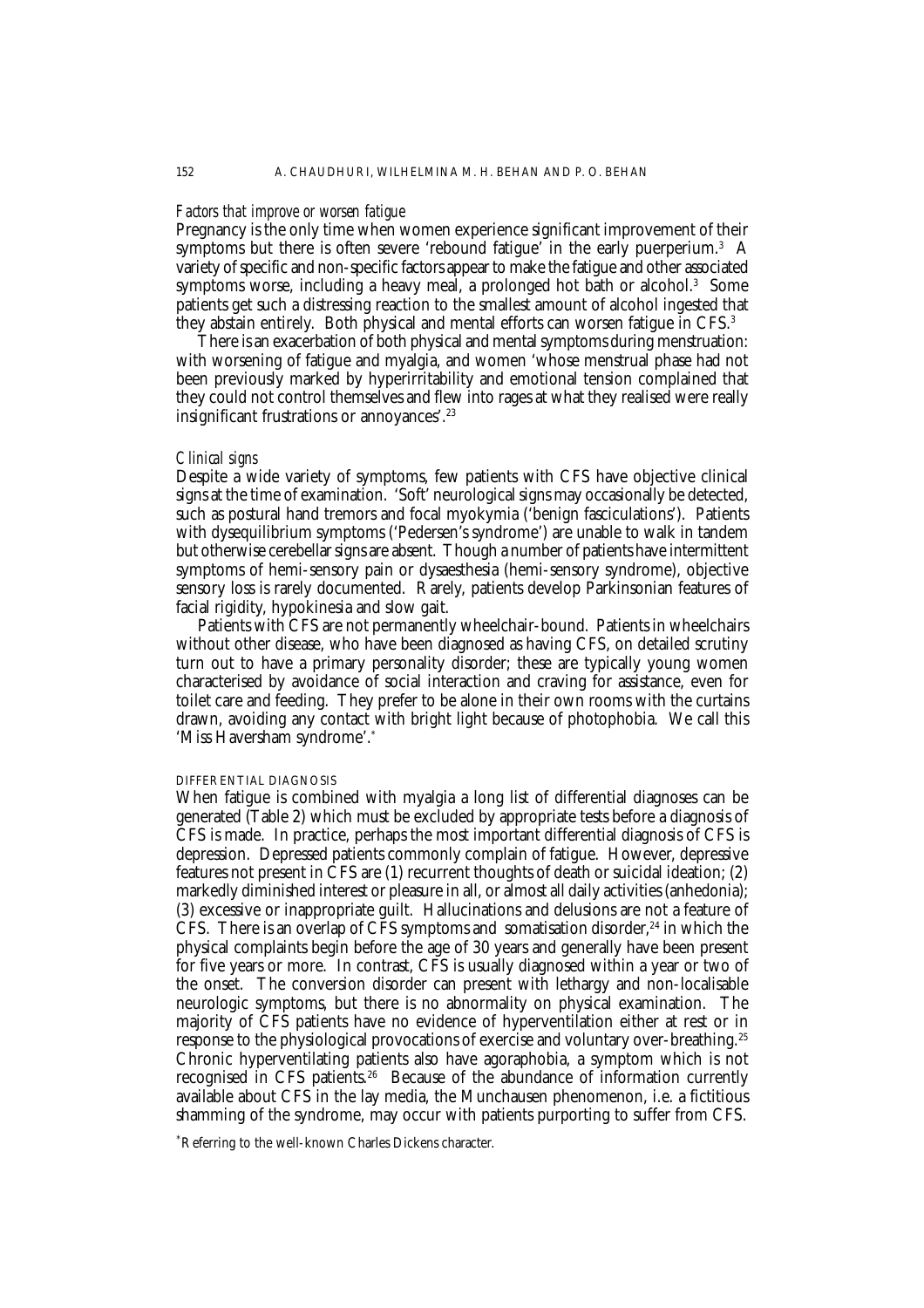#### CHRONIC FATIGUE SYNDROME 153

| TABLE 2<br>Other disorders associated with chronic fatigue syndrome. |                                                                                                   |  |  |
|----------------------------------------------------------------------|---------------------------------------------------------------------------------------------------|--|--|
| Anaemia                                                              | (all causes)                                                                                      |  |  |
| Autoimmune diseases                                                  | (Sjögren's syndrome, polymyositis)                                                                |  |  |
| Drug-induced conditions                                              | (alcohol, sedatives, interferon, HMG-CoA-inhibitors)                                              |  |  |
| Endocrine disorders                                                  | (hypothyroidism, hyperparathyroidism,<br>Addison's disease, polyglandular insufficiency)          |  |  |
| Metabolic disorders                                                  | (haemochromatosis, metabolic myopathies)                                                          |  |  |
| Malignancy &<br>Paraneoplastic syndromes                             | (limbic encephalitis)                                                                             |  |  |
| Neurological diseases                                                | (multiple sclerosis, demyelinating neuropathies,<br>Parkinson's disease, multiple system atrophy) |  |  |
| <b>Obesity</b>                                                       |                                                                                                   |  |  |
| Sarcoidosis                                                          |                                                                                                   |  |  |
| Sleep disorders                                                      | (narcolepsy, obesity-hypoventilation syndrome)                                                    |  |  |
| Systemic infection                                                   | (viral, bacterial, fungal, parasitic or protozoal)                                                |  |  |
| <b>Vasculitides</b>                                                  | (SLE, giant cell arteritis, Wegener's granulomatosis)                                             |  |  |
| Withdrawal syndromes                                                 |                                                                                                   |  |  |

## *Post-polio fatigue*

Fatigue is the most commonly reported, most debilitating post-polio sequel affecting 1.63 million polio survivors in America alone.27 Its features are similar to those of CFS. Autopsy studies performed more than 50 years ago revealed frequent, severe lesions in the reticular activating system (RAS) in post-polio patients.<sup>28,29</sup> Like fatigue, hypotension is common to both CFS and post-polio cases, possibly due to dysfunction of the brain stem and hypothalamus.<sup>30</sup>

# LABORATORY FINDINGS

Routine laboratory tests seldom reveal any specific abnormality in the chronic phase of the illness though some do occur more often than by chance (Table 3).

#### *Immunology*

Non-specific immunological abnormalities have been widely reported in this condition. Tests for heterophile antibody was found to be positive in an average of 15% patients in pooled data.<sup>31</sup> No difference has been recorded in the serology testing for Lyme disease (*B. burgdorferi* antibodies) between patients and controls.15 There is also incontrovertible evidence that CFS patients suffer from atopy more frequently than normal population for which an aberrant cytokine response is a possible explanation.

## *Virology*

It was suggested that CFS could be an acquired metabolic myopathy induced by persistent virus infection.32 Early investigation linked EBV (the causative agent for infectious mononucleosis) and CFS - the so-called chronic mononucleosis syndrome  $33,34$  - but subsequent studies have failed to substantiate this.  $35,36$  Persistence of enteroviruses was considered to be an attractive hypothesis for fatigue, myalgia and non-specific muscle abnormalities.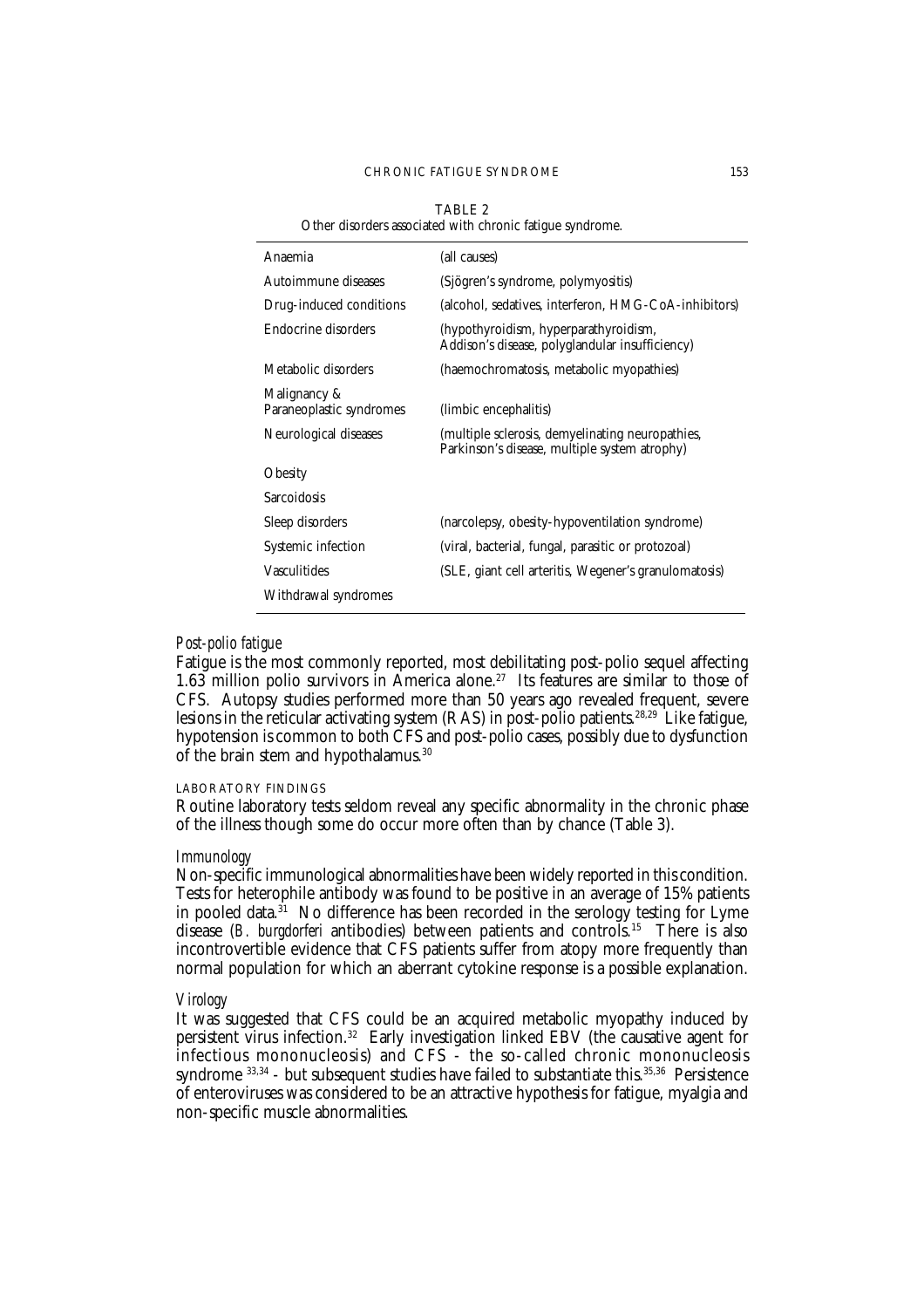|                 | $\frac{1}{2}$ abriorman adoptator $\frac{1}{2}$ imaings in $\frac{1}{2}$ b.                                                                                                      |
|-----------------|----------------------------------------------------------------------------------------------------------------------------------------------------------------------------------|
| Haematology:    | Leucopenia, relative lymphocytosis, monocytosis $(\sim 30\%)$<br>Raised ESR $(-15%)$<br>Reduced serum folate $(-10\%)$<br>Abnormal RBC morphology ('nondiscocytic erythrocytes') |
| Biochemistry:   | Elevated LFT and CK $(-5-20%)$<br>Reduced intracellular carnitine<br>Elevated levels of serum angiotensin-converting enzyme (ACE)<br>Reduced 24-hour urinary cortisol            |
| Autoantibodies: | Anti-thyroid (microsomal) & anti-gliadin positivity $(-10-30\%)$<br>Low concentrations of antinuclear antibody and Rheumatoid Factor<br>False positive VDRL $(-1-8\%)$           |
| CSF:            | Faint oligoclonal bands $(-1-2%)$                                                                                                                                                |
| ECG:            | Non-specific ST and T wave changes                                                                                                                                               |
| EEG:            | Slowing of background rhythm, usually over temporal regions                                                                                                                      |

TABLE 3 Abnormal laboratory findings in CFS.31

in CFS, 37,38 which was further supported by the similarities between CFS and postpolio syndrome. However, enteroviruses and other putative candidates for persistent virus infection, such as human herpes viruses, cytomegalovirus or measles virus have not been identified in current research.39 Similarly, no evidence exists that CFS is due to persistent retroviral infection, whether caused by HIV or other human T cell lymphotrophic viruses.<sup>31,39</sup>

We carried out experiments to analyse tissue from patients with CFS, affective disorders and normal controls for Borna disease virus (BDV) since there is some circumstantial evidence that BDV can affect the central nervous system of man causing a variety of different psychiatric illness. All samples from healthy and depressed controls were negative, and only two CFS patients proved positive for BDV.<sup>40</sup> While it is clear that infection with any of these agents may result in CFS, and even though viral persistence can be documented in some using molecular cloning techniques, it is not now thought that such persistence is contributory to the genesis of the illness.

## *Genetic studies*

Previous studies have consistently failed to show any specific pattern of HLA-haplotype in CFS patients as compared to control subjects. $^{\rm 3}$  We postulated that a mitochondrial disorder may underlie the illness because of the mitochondrial proliferation and pleomorphism identified in a series of cases.<sup>41</sup> Several mitochondrial  $DNA$  (mtDNA) deletions were reported in a typical case of  $CFS<sup>42</sup>$  and we found the common mtDNA $4977$  deletion in two of eight cases.<sup>43</sup> Despite the lack of evidence of a genetic basis for CFS, we have seen from time to time, more than one member of the same family being affected by this illness and the process of a subtle genetic predisposition, possibly related to maternal (mitochondrial) inheritance, cannot be totally dismissed.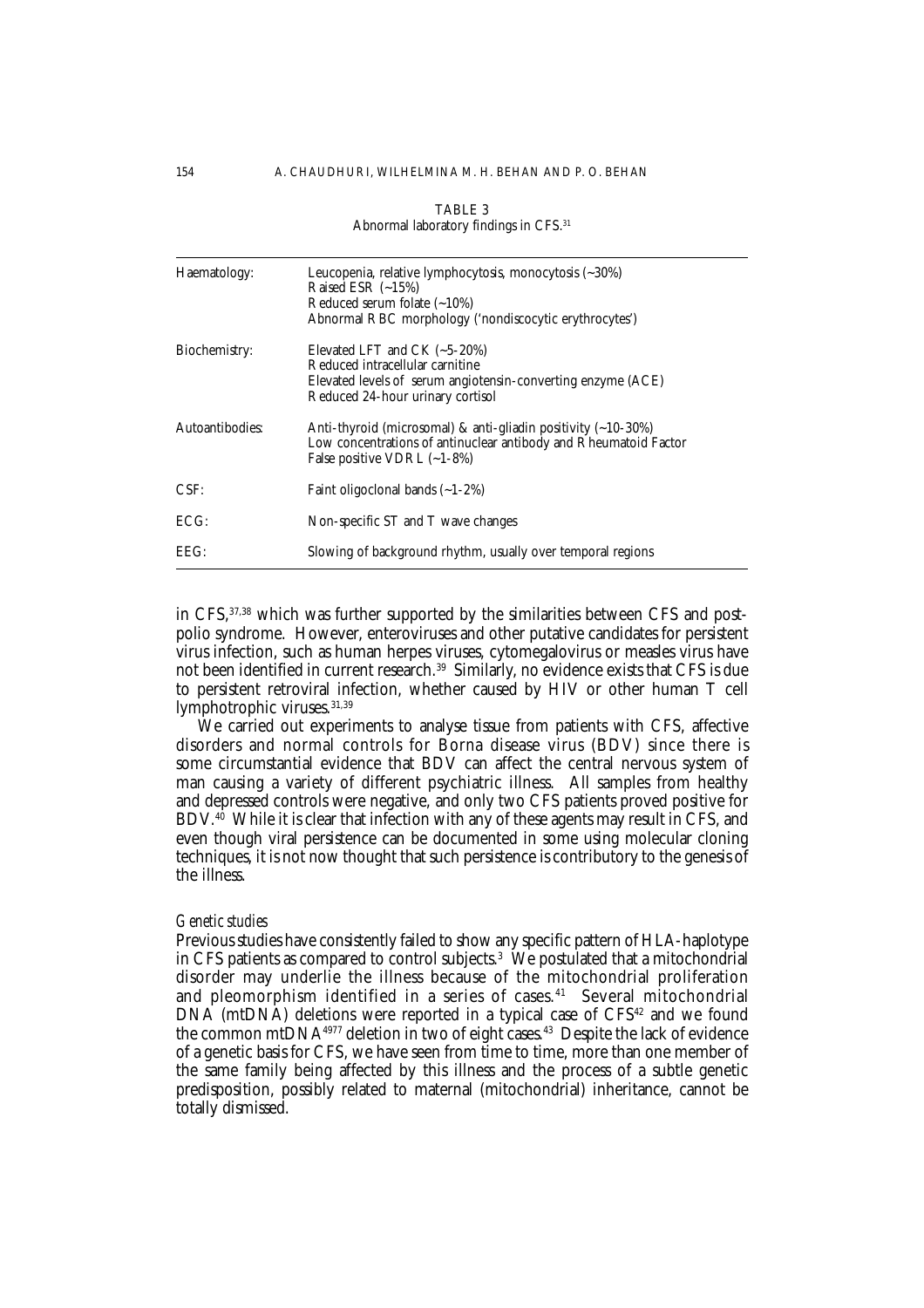# MUSCLE STUDIES

# *Biopsies*

A variety of non-specific findings have been recorded inconsistently. In about 30% of cases, scattered atrophic fibres are present and in another 30%, there is Type 2 fibre hypertrophy and predominance.<sup>44</sup> Type 2 fibre atrophy was also occasionally noted. Nearly half of the biopsies were entirely normal.44 Rare cases had evidence of myoadenylate deaminase deficiency; there is no present consensus on the implications of this finding except that it has been reported after a viral infection and in association with myalgia. One ultrastructural study showed mitochondrial changes,  $41$  but these have not been confirmed.

# *Bioenergetics*<sup>31</sup>

31P nuclear magnetic resonance spectroscopy (NMRS) provides an excellent method for continuous, *in vivo*, monitoring of intracellular energy metabolism in skeletal muscles. NMRS studies have shown a significant reduction in the exercise capacity in CFS, accompanied by excessively early intracellular acidification.45-48 The first positive report of a single case of CFS45 was followed by work from the same group showing similar features in five of six cases,<sup>46</sup> and then in 12 out of 46 patients:<sup>47</sup> six had increased acidification relative to phosphocreatine (PCr) depletion and six, reduced acidification. A significant reduction in aerobic metabolism was noted in PCr recovery.48 Skeletal muscle NMRS studies in syndrome X have reported similar underlying abnormalities, supporting our clinical observation that CFS and syndrome X could have a similar metabolic disorder.49 Reduced oxidative muscle metabolism in CFS patients has recently been confirmed in another study which compared 22 CFS patients to normal sedentary subjects before, and two days after, a maximal treadmill test.<sup>50</sup> Muscle oxidative capacity was measured as the maximal rate of post-exercise PCr re-synthesis in the calf muscles using 31P NMRS. The oxidative capacity (maximal rate of ATP synthesis) was significantly reduced in CFS patients as opposed to controls. No further changes, however, were seen in the post-exercise period.

## *Cell culture*

Aerobic metabolism was evaluated in myoblast cultures established from muscle biopsies of 16 typical cases of CFS compared to ten normal controls.<sup>51</sup> There was a statistically significant broader range of lactate/pyruvate (L/P) ratios, a measure of the redox function, in the patients' myoblast cultures, compared to controls. Culture from 10 of the 16 cases showed mild defects of aerobic metabolism, with myoblasts from two patients showing increased L/P ratios, suggestive of a defect in oxidative phosphorylation while eight had decreased ratios, consistent with a mild deficiency in pyruvate dehydrogenase. Mitochondrial volume was not significantly increased and no mtDNA rearrangements were present. One of the patients with decreased L/P ratio had biopsy findings suggestive of a mild mitochondrial myopathy.

#### EXERCISE TESTS

Since, by definition, CFS patients experience profound deterioration of their fatigue and muscle symptoms after exercise, a number of studies have looked at post-exercise motor performance.52-56 In an incremental treadmill protocol (walking to exhaustion), CFS patients showed a lower  $VO<sub>2</sub>$  max (maximum volume of oxygen consumed) as compared with controls in the absence of any cardiopulmonary abnormality.52 Other studies on exercise performance and fatiguability could not demonstrate any difference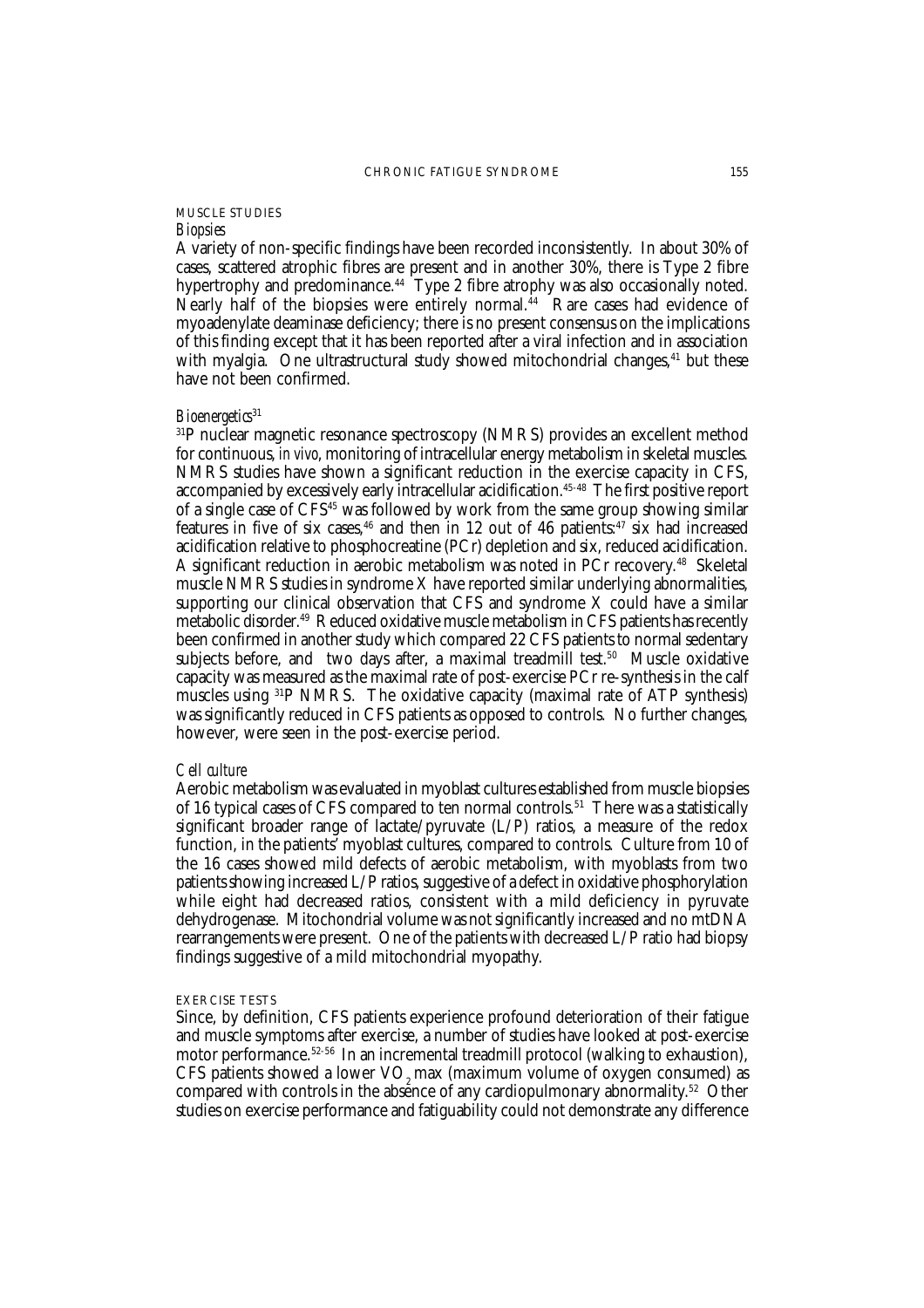between patients or controls though about a third of CFS cases had an abnormal lactate response and tachycardia.<sup>54</sup> We carried out repetitive isometric quadriceps exercise (knee extension against fixed resistance) in a well-characterised group of CFS patients and compared their performance with matched controls. Whilst there was no significant difference between the groups during the first part of the exercise, a markedly rapid decline in quadriceps tension was evident in the patient group at 200 minutes and on the following day (after 24 hours) during recovery. This is the first objective evidence of post-exercise fatigue in CFS.<sup>57</sup>

## OTHER LABORATORY FINDINGS

# *Nerve conduction studies(NCS) and needle electromyography(EMG)*

Several studies have shown that motor and sensory NCS are normal in all cases of CFS. One study showed that in approximately one-third of patients, a reduced recruitment pattern of voluntary motor units with grouping of motor units on maximum voluntary contraction was detected and single fibre EMG(SF-EMG) was abnormal in 75% patients with an increased jitter, but no impulse blocking.58 However, this observation has not been confirmed.59 Motor fibre density was found to be normal in CFS patients in SF-EMG studies.

#### *Table tilt testing*

An abnormal response to upright table tilt was found in 22 of the 23 patients with CFS as against 4 out of 14 controls.<sup>60</sup> During the first 40 minutes of the upright tilt, symptomatic patients maintained stable heart rate and blood pressure but subsequently, there was an abrupt decrease of both the heart rates and blood pressure, and development of severe presyncopal symptoms (warmth, light-headedness, nausea and sweating). This phenomenon, called neurally-mediated hypotension (NMH), is considered to be due to an abnormal cardiovascular reflex mechanism in CFS patients.

## *Neuroimaging*

Anatomical visualisation of the neuroaxis has always been normal in CFS patients with no specific abnormalities on conventional CT and MRI scans. Regional cerebral hypoperfusion, however, was noted by us and others in the Single Photon Emission  $\r{Computed Tomographic (SPECT) cerebral-flow scans.<sup>61,62</sup> The hvpoperfused areas$ were cortical and subcortical, typically involving the temporal lobes in our study, $61$ while hypoperfusion of the brain stem was reported in another study.<sup>62</sup> No consistent pattern has emerged but it is clear that patients with CFS, both children and adults, may have multiple areas of regional cerebral hypoperfusion.

#### ROLE OF TOXINS IN CFS

Few studies have addressed the issue of toxins in producing CFS. Chronic, low-dose organophosphate exposure is one of the suggested toxic models of CFS. Organophosphates (and carbamates) are potent inhibitors of neuronal acetylcholinesterase and long-term neurological abnormalities after exposure to these agents are well recognised.63 Patients who develop CFS after chronic low-dose organophosphate exposure are extremely sensitive to such compounds, and develop catastrophic fatigue and cardiac arrhythmias when exposed even to a minute amount. These agents also affect the immune system and can produce a wide variety of abnormalities. Further evidence for a cholinergic role in CFS patients comes from the observation that the survivors of food-borne botulism during the epidemic of late 1980s in North England and Wales developed symptoms of CFS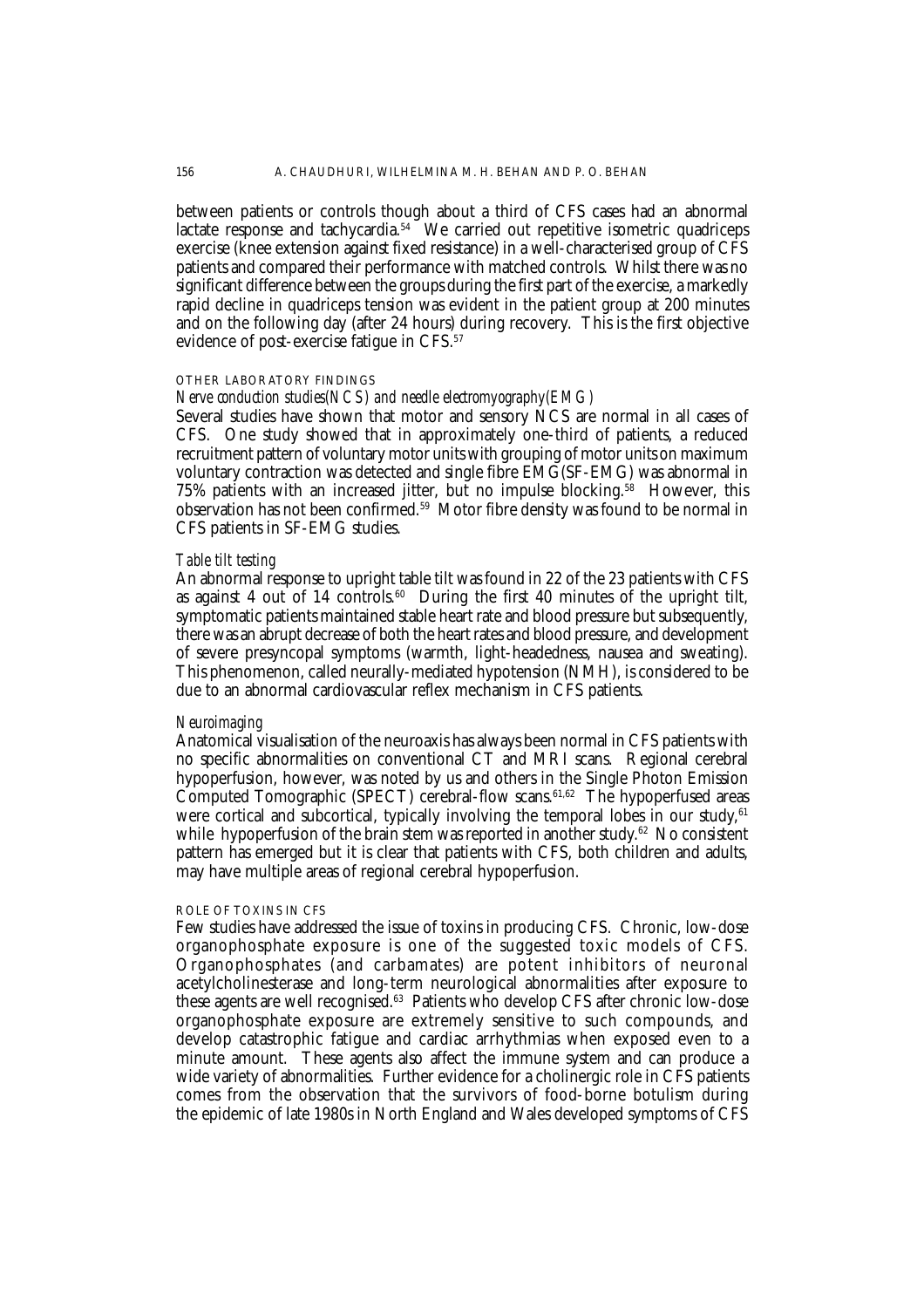over the following years.<sup>11</sup> Botulinum toxin is known to selectively act on the presynaptic cholinergic nerve terminals inhibiting the release of synaptic acetylcholine. There was no obvious correlation between the severity of the acute poisoning and the subsequent development of chronic fatigue.

CFS also occurs after ciguatera fish poisoning; the toxin is a potent inactivator of the neuronal sodium channels.<sup>64</sup> Organochlorines have been postulated to have an aetiologic role in CFS and one study documented a higher level of total organochlorine and hexachlorobenzene in patients who developed symptoms of CFS after organochlorine exposure, as opposed to controls.<sup>65</sup> Chronic lead poisoning can have an identical presentation to  $CF\bar{S}^{66}$  Patients with multiple chemical sensitivity (MCS) share symptoms with CFS and are sensitive to a large number of chemicals even in very small doses.<sup>17</sup> The 'supersensitivity' phenomenon that characterises the symptomatic CFS patients who develop the illness after exposure to one or more chemicals is possibly mediated by an olfactory-limbic mechanism.67

## HYPOTHALAMIC DYSFUNCTION IN CFS

Symptoms that suggest hypothalamic involvement in CFS are (1) fatigue; (2) sleep disorders (somnolence and sleep-rhythm reversal); (3) abnormal sweating; (4) altered temperature; (5) poikilothermia; (6) mood disorder; (7) changes in appetite and craving for certain foods; (8) weight changes and idiopathic cyclic oedema; and (9) menstrual dysfunction. We have reported abnormal hypothalamic arginine-vasopressin secretion and water metabolism in  $\hat{C}FS$  patients,<sup>68</sup> idiopathic cyclic oedema, a condition frequently accompanying CFS in women, is associated with abnormalities in the regulation of gonadal hormones and prolactin, presumably due to hypothalamic dysfunction. In the post-polio fatigue syndrome abnormal prolactin release was documented with a correlation between the prolactin level and the severity of fatigue symptoms.<sup>69,70</sup>

An abnormality of the hypothalamic-pituitary-adrenal (HPA) axis in CFS has been demonstrated;<sup>71</sup> supersensitive cortisol responses to exogenous ACTH suggest a pituitary-deficient hypo-cortisolic state. All patients had normal levels of circulating ACTH but showed an evening rise as compared to normal subjects. The pituitary ACTH release was blunted in response to exogenous CRH, but this is not unique to CFS and is found in various other conditions associated with stress and in the overtrained athlete. Presumably, this reflects a lack of adaptation of the HPA axis to chronic stress which may be a key trigger for the development and perpetuation of CFS. There is also evidence to suggest that CFS patients have a reduced volume of their adrenal glands, which could indicate a hypofunctioning HPA (Professor T.G. Dinan, personal communication); whether this observation is an epiphenomenon or a primary cause of fatigue remains to be elucidated.

#### NEUROENDOCRINE ABNORMALITIES IN CFS

Neuroendocrine axis assessment has traditionally been considered one of the best and safest approaches for assessing specific neurotransmitter functions in the central nervous system. $7\overline{2}$  A variety of abnormalities have been described in the neuroendocrine functions (Table 4) of which the most consistent is the evidence of upregulated serotoninergic activity, $73,74$  but supersensitivity to acetylcholine, and reduced sensitivity to norepinephrine, glucocorterids and vasopressin have been claimed.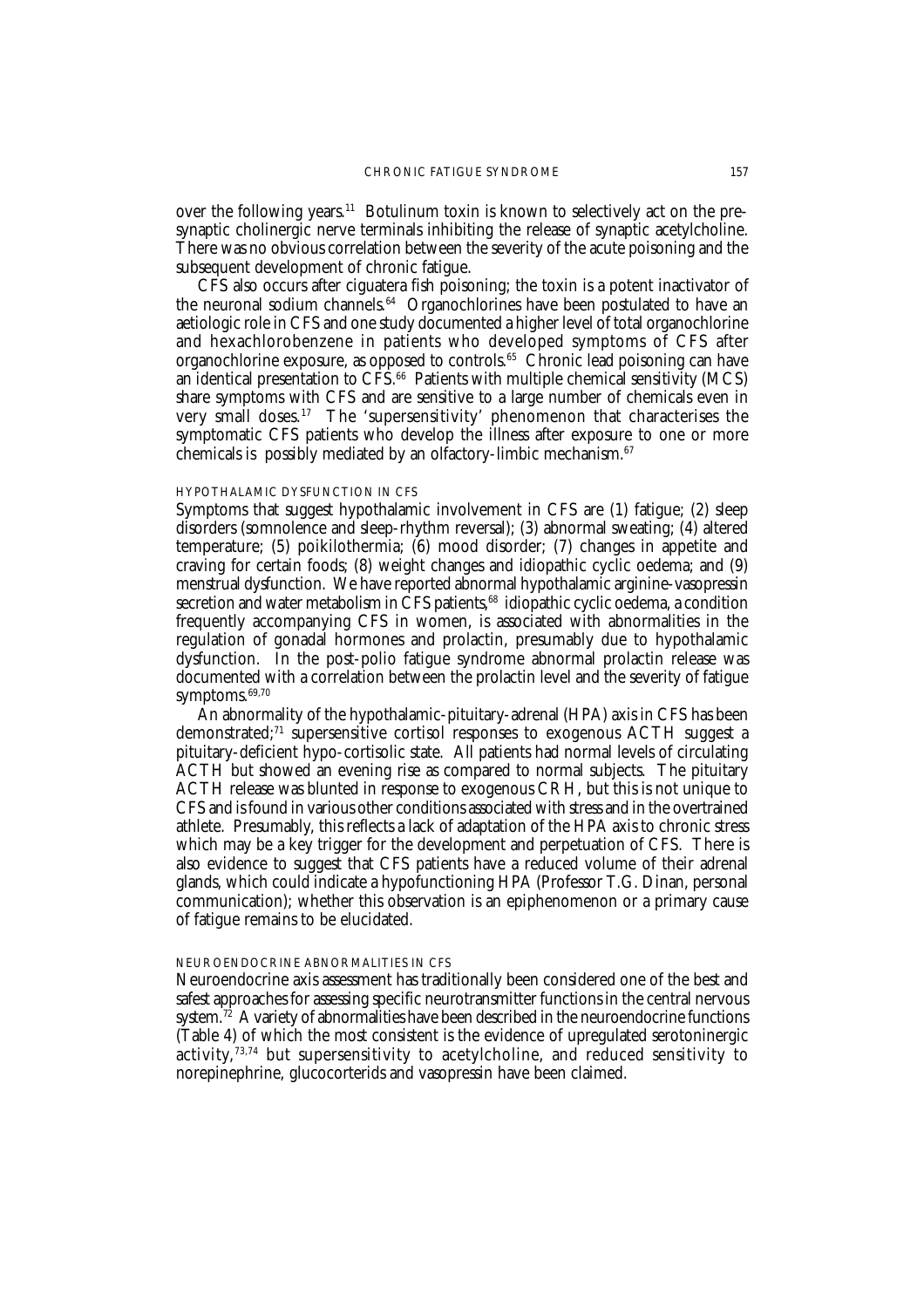| TARI F 4<br>Neuroendocrine abnormalities in CFS. |                                                             |  |
|--------------------------------------------------|-------------------------------------------------------------|--|
| Supersensitivity to:                             | serotonin (5 HT)<br>acetylcholine                           |  |
| Subsensitivity to:                               | norepinephrine<br>glucocorticoids<br>(possibly) vasopressin |  |

#### RECENT RESEARCH

## *Resting energy expenditure in CFS*

Resting energy expenditure (REE) is the energy expended by an awake, alert subject in the post-absorptive state. REE accounts for between 60% and 90% of the total energy expenditure<sup>75</sup> and any increase in REE, in the absence of compensatory increase in diet, should result in there being less energy available for other physical activities. We carried out a study to investigate REE in patients with CFS and healthy controls. REE varies with body size; therefore, several body compartments that are potentially important in the prediction of the expected REE were also measured. These compartments were total body potassium (TBK), total body water, extracellular water and intracellular water. Eleven female patients with CFS were studied together with 11 healthy female control subjects in the same height, weight and age range. Since gross indices of body mass, such as height and weight are relatively poor predictors of the expected REE, TBK was chosen as the predictor of the expected REE.<sup>76</sup> Using TBK as a predictor of the expected REE, we found a significant rise in REE in 5/11 patients as compared to controls. This finding offers one possible contributor to fatigue in some CFS patients in that the energy available for physical activity is being diverted to fulfil the increased energy requirements of the presumably metabolically overactive tissue.

#### *Thallium scans and CFS*

Myocarditis, with or without Bornholm disease-type pain was common in an analysis of 1,000 patients with CFS seen in Glasgow over the past 20 years.<sup>3</sup> We were struck by the frequent association of acute chest pain resembling an acute coronary event in the development of CFS. These patients underwent extensive cardiological investigations which were normal but, on subsequent clinical follow-up, had a clinical course which was indistinguishable, from patients who had had a viral infection and went on to develop CFS. A significant number of cases of this so-called syndrome X therefore strongly resemble CFS. Furthermore, nuclear magnetic resonance spectroscopy studies of skeletal muscle in patients with syndrome X show abnormalities identical to those found in patients with CFS.<sup>49</sup>

Cardiac thallium-201 SPECT scans on a series of syndrome X patients revealed abnormalities in a significant proportion; $77$  the intravenous injection of radioactive thallium-201 rapidly accumulates intracellularly in a similar fashion to potassium. The abnormalities seen in the scans are not due to coronary stenosis since all these patients have angiographically-normal coronary systems. Waldenström proposed that the defect in the uptake of thallium-201 could be due to a change in cell metabolism resulting from abnormal ion leakage and not to microvascular ischaemia.78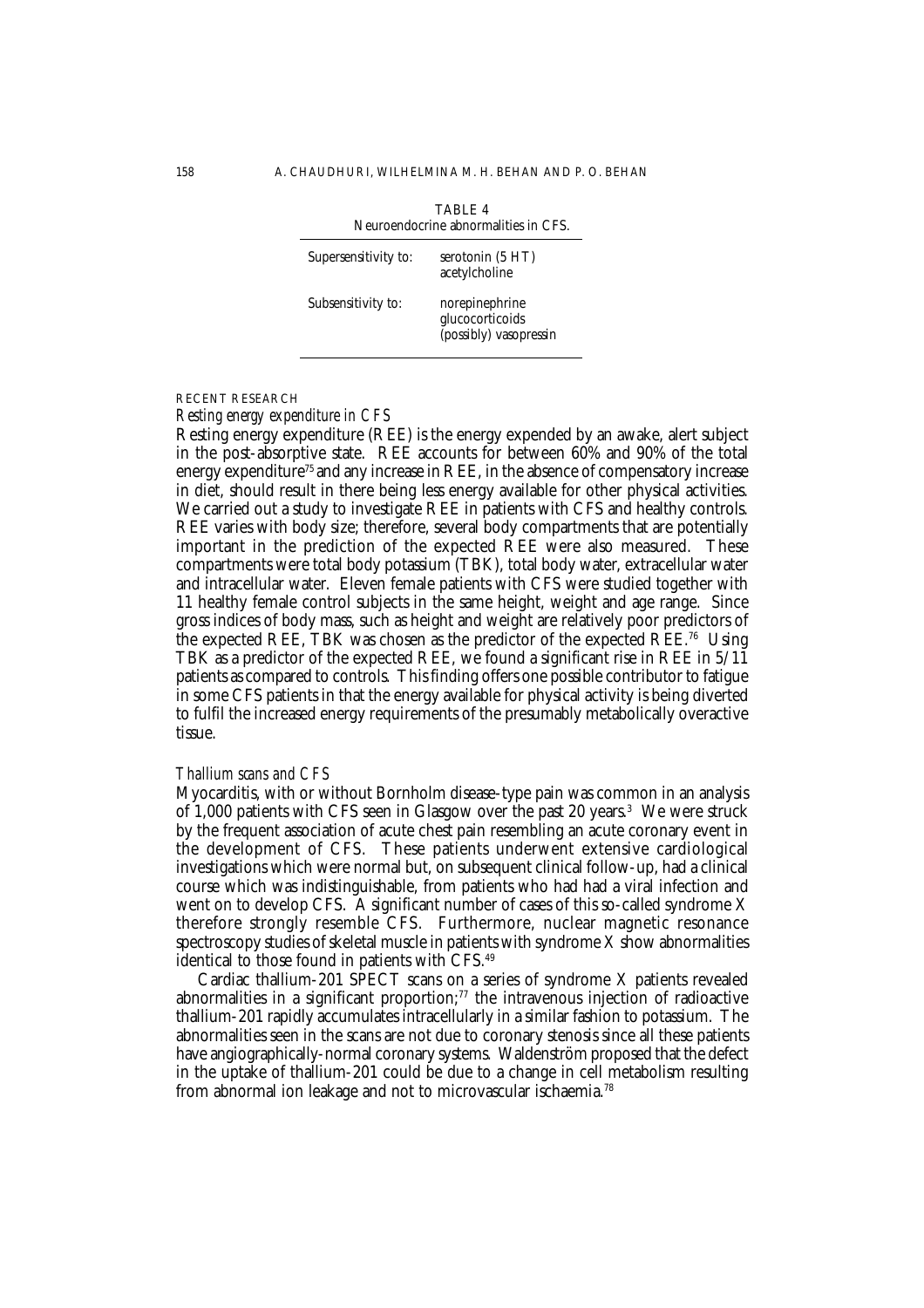We carried out scans on a small group of well characterised CFS patients without any symptoms of chest pain. None of the patients had any cardiac symptoms at the time of their scan but image analysis revealed moderate perfusion defects in the left ventricles of 70% of the patients studied.<sup>79</sup>

#### TREATMENT

Treatment in CFS has so far been symptomatic, mainly directed to the relief of painful symptoms, sleep problems and the associated mild depression. It is important that concomitant illnesses that might contribute to one or more of these symptoms are excluded before such therapy. Treatment of fatigue in CFS has largely been unsuccessful and no sustained benefit was observed from the use of a number of agents in openlabelled trials. These included corticosteroids, mineralocorticoid (fludrocortisone), amantadine and 3,4 diaminopyridine. No improvement occurred in most of our patients treated with nutritional supplements such as essential fatty acids, coenzyme  $Q_{10}$ , carnitine and choline. We also used antiepileptic drugs like carbamazepine, lamotrigine and phenytoin, which are effective for pain relief and suppressing ephaptic neuronal activation that occcurs in neuralgias. Patients treated with carbamazepine did experience a partial reduction of fatigue and so did a few patients on lamotrigine. Except for occasional patients with fibromyalgia and CFS who responded to low-dose amitriptyline, use of antidepressants (both monoamine reuptake inhibitor and selective serotonin reuptake inhibitor [SSRI] groups of drugs) in any dose range, failed to improve the central symptom of fatigue in most patients though overall, patients experienced less frequent mood swings while taking one of the selective SSRIs, sertraline, or one of the newer antidepressants, venlafaxine.

In our experience, there was no sustained improvement of fatigue with the use of central stimulants (nicotine transdermal patches and methylphenidate, alone or in combination). Dichloroacetate (DCA) has been used in lactic acidosis secondary to mitochondrial cytopathies<sup>80</sup> but no improvement was found either in the symptom severity (as measured in the rating scale) or isometric quadriceps exercise performance in CFS patients as compared to matched controls in a double-blind, placebo-controlled trial of this agent.

Though we have had no experience in the use of immune modifiers, several agents of this class has been tried by other workers<sup>81</sup> but there is no evidence at present that any of these agents (e.g. human immunoglobulin, ampligen) is effective in ameliorating fatigue symptoms. Other treatments tried unsuccessfully in CFS include beta blockers (e.g. atenolol), calcium channel blockers (e.g. nimodipine), opiate antagonists (naltrexone), antivirals (acyclovir), melatonin and magnesium. Oestrogen therapy has recently been claimed to improve symptoms in perimenopausal women with syndrome  $X<sup>82</sup>$  and also with CFS. $<sup>83</sup>$ </sup>

#### PATHWAYS FOR FUTURE RESEARCH

Altered synaptic sensitivities to acetylcholine and serotonin with secondary changes at other receptors, such as glucocorticoid, may explain many symptoms in CFS. At the cellular level, however, neurochemicals act by second messengers and ion channels. In all cases, once neurotransmitters are released into the synaptic cleft, they bind to specific receptors on the post-synaptic target cell and result in a membrane potential change due to the activation of selective ion gates or channels which exist in close physical association with these specific receptors. Thus, ion channels and transporters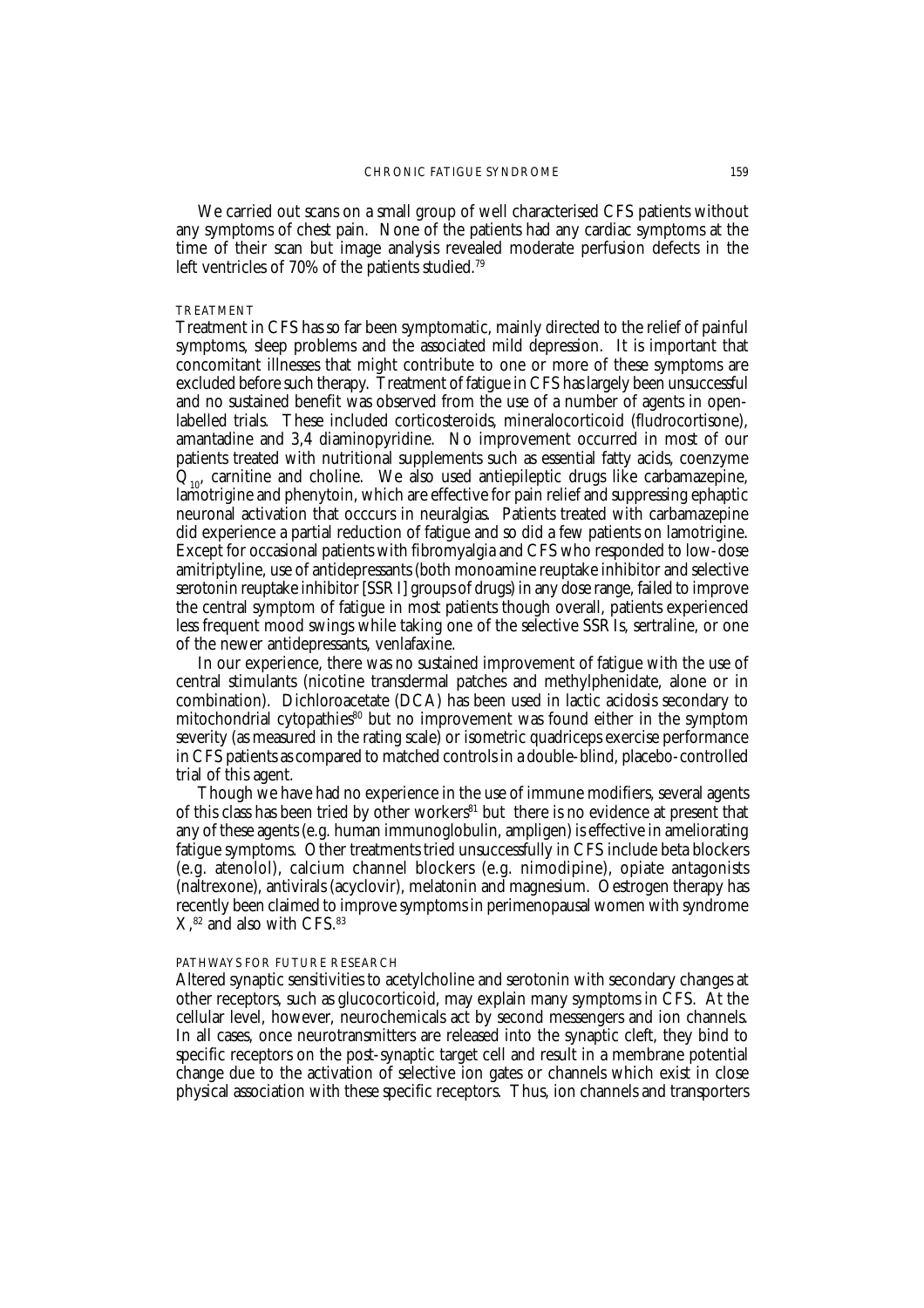play an important role in the maintenance of cellular homeostasis and are essential for normal neurotransmitter function.

It has been postulated that CFS may be caused by viral injury to muscle cell ion channels.84 Indeed, viruses and toxins appear to be the two commonest precipitants of  $CFS^3$ . Fatigue symptoms similar to  $CFS$  are common in asymptomatic HIV carriers,  $^{85}$ and it is well recognised that HIV-1 gp 120 viral coat protein can alter calcium flux through voltage-dependent calcium channels.86 Picornavirus (an enterovirus) VP1 and HIV TM contain sequences which induce changes in monovalent cation (Na+ and  $K^+$ ) channels.<sup>87</sup> The voltage-gated sodium channel is the major target site for DDT and pyrethroids, the veratrum alkaloids and N-alkylamides.<sup>88</sup> It is thus possible that neuroendocrine abnormalities in CFS and chronic organophosphate-exposed individuals are secondary to membrane-associated receptor dysfunction. Further research is necessary to confirm if there is any abnormal transmembrane ionic traffic in CFS,79,89 and to clarify whether the observed abnormalities in neuroendocrine axis are due to any persistent and selective changes in neurotransmitter mRNAs.

**REFERENCES** 

- <sup>1</sup> Fukuda K, Strauss SE, Hickie I *et al*. The chronic fatigue syndrome: a comprehensive approach to case definition and study. *Ann Intern Med* 1994; **121:**953-9.
- <sup>2</sup> Krupp LB, Pollina DA. Mechanisms and management of fatigue in progressive neurological disorders. *Curr Opin Neurol* 1996; **9:**456-60.
- <sup>3</sup> Behan PO, Behan WMH. Postviral fatigue syndrome. *CRC Crit Rev Neurobiol* 1988; **4(2):**157-78.
- <sup>4</sup> National Institute of Allergy and Infectious Diseases, National Institute of Health. Chronic fatigue syndrome: information for physicians (1996).
- $^5$  Chronic fatigue syndrome. Summary of a Report of a Joint Committee of the Royal Colleges of Physicians, Psychiatrists and General Practitioners. *J R Coll Physicians Lond* 1996; **30:**497-504.
- <sup>6</sup> Editorial. Frustrating survey of chronic fatigue. *Lancet* 1996; **348:**971.
- <sup>7</sup> Chaudhuri A, Behan PO. Chronic fatigue syndrome following chronic low dose organophosphate exposure. *Am J Med* 1997 (in press).
- <sup>8</sup> Majeed T, Behan PO. Clinical overview of chronic fatigue syndrome. *EOS J Immunol Immunopharmacol* 1995; **15:**8-14.
- Acheson ED. The clinical syndrome variously called benign myalgic encephalomyelitis, Iceland disease and epidemic neuromyasthenia. *Am J Med* 1959; **26:**569-95
- <sup>10</sup> Gillepsie NC, Lewis RJ, Pearn JH *et al*. Ciguatera in Australia: occurrence, clinical features, pathophysiology and management. *Med J Aust* 1986; **145:**584-90.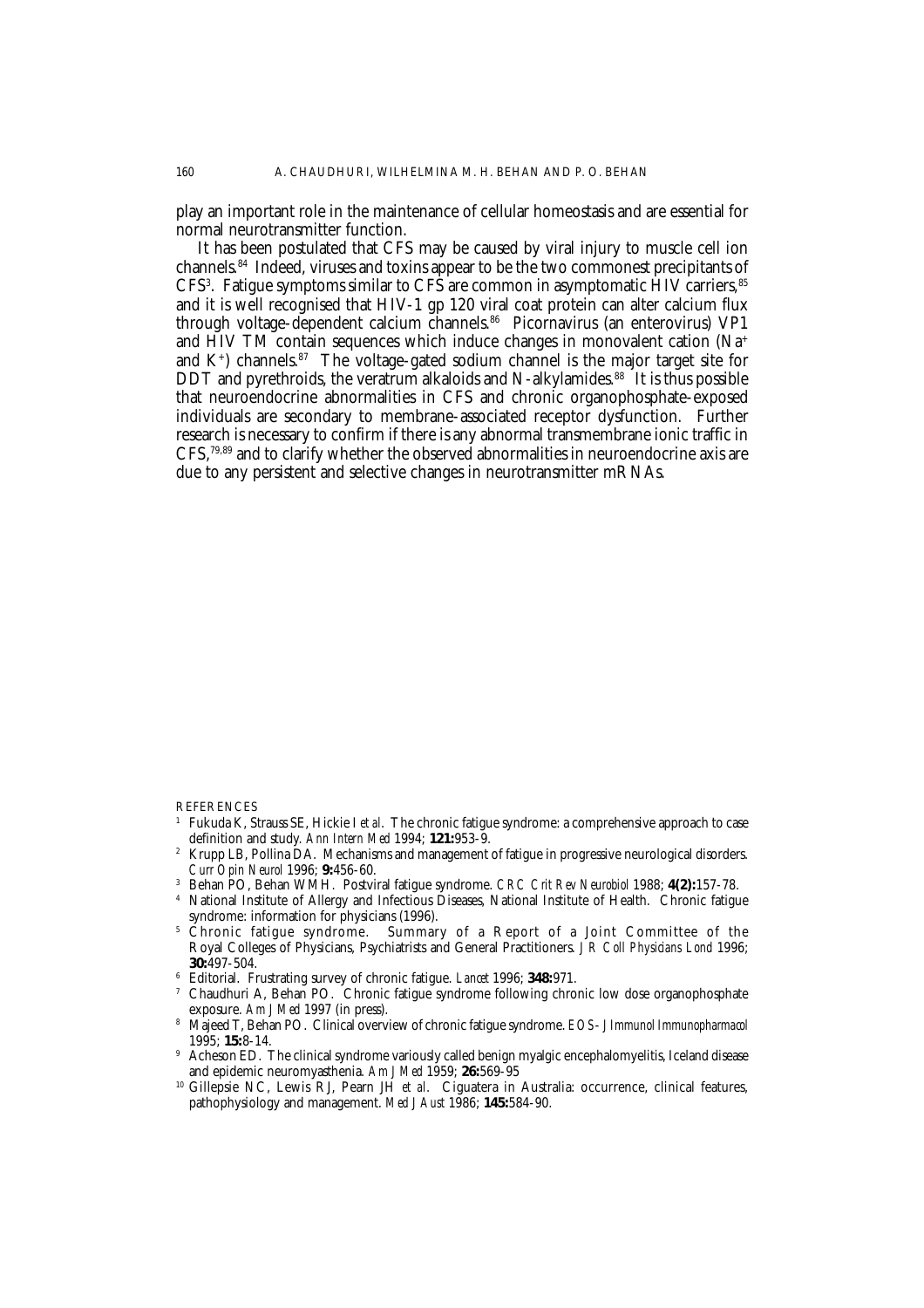- <sup>11</sup> Critchley EM. Botulism and Gulf War syndrome. *Lancet* 1996; **347:**1561.
- <sup>12</sup> Behan PO, Haniffah BAG. Chronic fatigue syndrome: a possible delayed hazard of pesticide exposure. *Clin Infect Dis* 1994; **18(suppl. 1):**S54.
- <sup>13</sup> Chester AC, Levine PH. Concurrent sick building syndrome and chronic fatigue syndrome: epidemic neuromyasthenia revisited. *Clin Infect Dis* 1994; **18(suppl 1):**S43-S48.
- <sup>14</sup> Friedberg F. The stress/fatigue link in chronic fatigue syndrome. In: Klimas N, Patarca R (eds). Clinical management of chronic fatigue syndrome. New York: Haworth Medical Press, 1996; 147-52.
- <sup>15</sup> MacDonald KL, Osterholm MT, LeDell KH *et al.* A case control study to assess possible triggers and cofactors in chronic fatigue syndrome. *Am J Med* 1996; **100:**554.
- Barron JL, Noakes TD, Levy W, Smith C. Hypothalamic dysfunction in overtrained athletes. *J Clin Endocrinal Metab* 1985; **60:**803-6.
- <sup>17</sup> Miller CS. White Paper. Chemical sensitivity: history and phenomenology. *Toxicol Ind Health* 1994; **10:**253-76.
- <sup>18</sup> Solomon G, Espizona L, Silverman S. Breast implants and connective tissue diseases. *N Engl J Med* 1994; **331:**1231.
- <sup>19</sup> Solomon G. A clinical and laboratory profile of symptomatic women with silicone breast implants. *Semin Arthritis Rheum* 1994; **24:**29-37.
- <sup>20</sup> Hadjivassiliou M, Gibson A, Davies-Jones GAB *et al*. Does cryptic gluten sensitivity play a part in neurological illness? *Lancet* 1996; **347:**369-71.
- <sup>21</sup> Amato AA, McVey A, Cha C *et al*. Evaluation of neuromuscular symptoms in veterans of the Persian Gulf war. *Neurology* 1997; **48:**4-13.
- <sup>22</sup> Imboden JB, Canter A, Cluff LE. Convalescence from influenza: a study of psychological and clinical determinants. *Arch Intern Med* 1961; **108:**393-9.
- <sup>23</sup> Deisher JB. Benign myalgic encephalomyelitis (Iceland disease) in Alaska. *Northwest Medicine* 1957; **56:**1451-6.
- <sup>24</sup> Johnson SK, DeLuca J, Natelson BH. Assessing somatization disorder in the chronic fatigue syndrome. *Psychosom Med* 1996; **58:**50-7.
- <sup>25</sup> Saisch SGN, Deale A, Gardner WN, Wessly S. Hyperventilation and chronic fatigue syndrome. *Q J Med* 1994; **87:**63-7.
- <sup>26</sup> Bass C, Gardner WN. Respiratory and psychiatric abnormalities in chronic symptomatic hyperventilation. *Br Med J* 1985; **290:**1387-90.
- <sup>27</sup> Parsons PE. National Health Interview Survey. Hyattsville, MD, National Centre for Health Statistics 1989.
- <sup>28</sup> Bodian D. Poliomyelitis: neuropathologic observations in relation to motor symptoms. *JAMA* 1947; **134:**1269-76.
- <sup>29</sup> Bodian D. Histopathological basis of clinical findings in poliomyelitis. *Am J Med* 1949; **6:**563-78.
- <sup>30</sup> Bruno RL. Chronic fatigue, fainting and autonomic dysfunction: further similarities between post polio fatigue and chronic fatigue syndrome? *Journal of Chronic Fatigue Syndrome* 1997 **(in press)**.
- <sup>31</sup> Buchwald D, Komaroff AL. Review of laboratory findings for patients with chronic fatigue syndrome. *Rev Inf Dis* 1991; **13(Suppl 1):**S12-S18.
- <sup>32</sup> Archard LC, Behan PO, Bell EJ *et al*. Postviral fatigue syndrome: persistence of enterovirus RNA in muscle and elevated creatinine kinase. *J R Soc Med* 1988; **81:**326-9
- <sup>33</sup> DuBois RE, Seeley JK, Brus I *et al*. Chronic mononucleosis syndrome. *South Med J* 1984; **77:**1376-82
- <sup>34</sup> Strauss SE, Tosato G, Armstrong G *et al*. Persisting illness and fatigue in adults with Ebstein-Barr virus infection. *Ann Intern Med* 1985; **102:**7-16.
- <sup>35</sup> Horowitz CA, Henle W, Henle G *et al*. Long term serological follow-up of patients for Epstein-Barr virus after recovery from infectious mononucleosis. *J Infect Dis* 1985; **151:**1150-3.
- <sup>36</sup> Lamy ME, Favart AM, Cornu C *et al*. Study of Epstein-Barr virus (EBV) antibodies: IgG and IgM anti-VCA, IgG anti-EA and IgG anti-EBNA obtained with an original microtiter technique; serological criterion of primary and recurrent EBV infections and follow-up of infectious mononucleosis; seroepidemiology of EBV in Belgium based on 5178 sera from patients. *Acta Clin Belg* 1982; **37:**281-98.
- <sup>37</sup> Cunningham L, Bowles NE, Archard LC. Persistent viral infection of muscle in postviral fatigue syndrome. In: Behan PO, Goldberg DP, Mowbray JF (eds). Postviral fatigue syndrome. *Br Med Bull* 1991; **47:**853-71.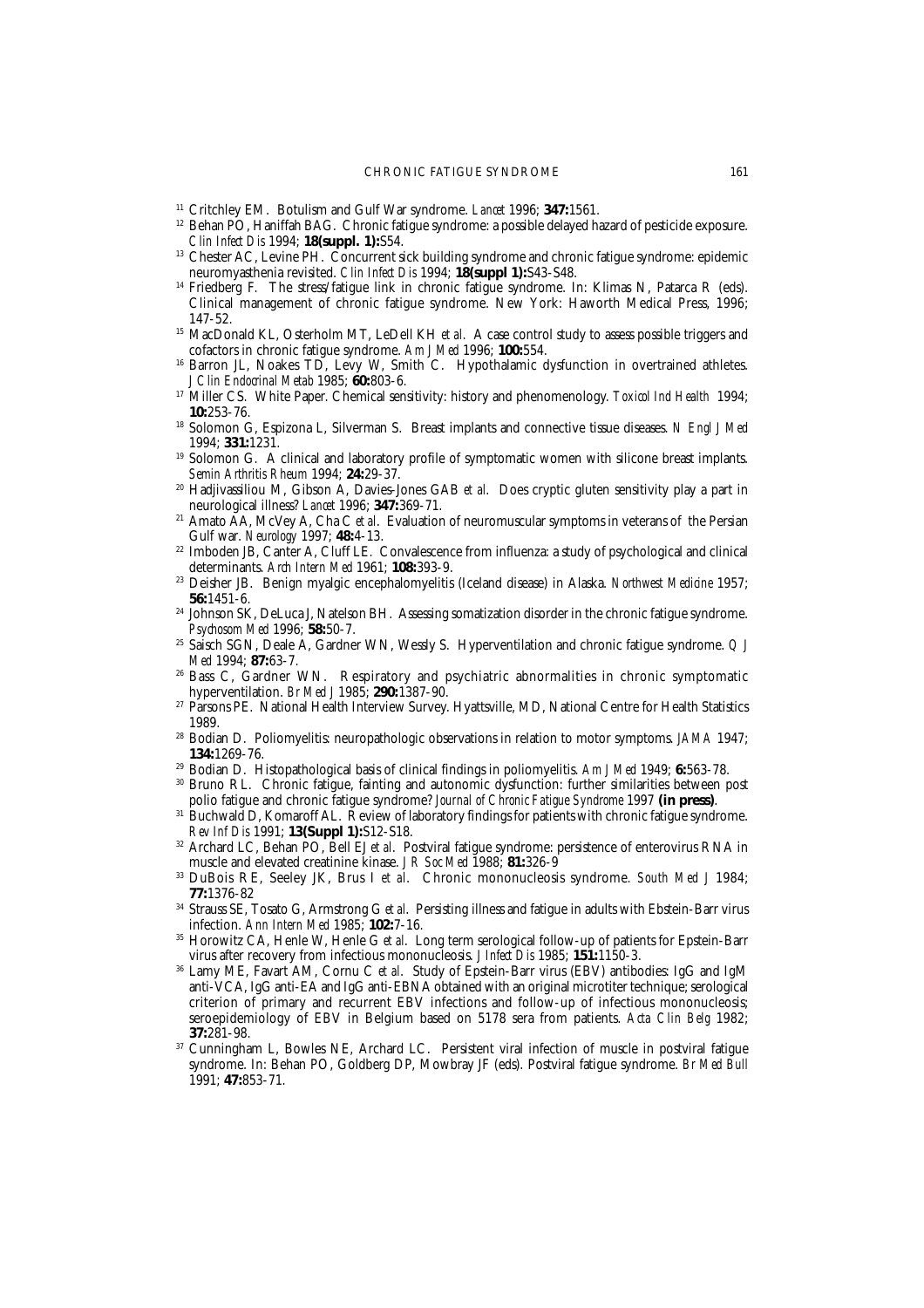- <sup>38</sup> Gow JW, Behan WMH. Amplification and identification of enteroviral sequences in postviral fatigue syndrome. In: Behan PO, Goldberg DP, Mowbray JF (eds). Postviral fatigue syndrome. *Br Med Bull* 1991; **47:**872-85.
- <sup>39</sup> Gow JW, Behan PO. Viruses and chronic fatigue syndrome. *Journal of Chronic Fatigue Syndrome* 1996; **2(1)**:67-83.
- <sup>40</sup> Gow JW, de la Torre JC, Behan WMH *et al*. Borna disease virus in chronic fatigue syndrome. *Neurological Infections and Epidemiology* 1997; **2:**63-6.
- <sup>41</sup> Behan WMH, More IAR, Behan PO. Mitochondrial abnormalities in the postviral fatigue syndrome. *Acta Neuropathol* 1991; **83:**61-5.
- <sup>42</sup> Zhang C, Baumer A, Mackay IR *et al*. Unusual pattern of mitochondrial DNA deletions in skeletal muscle of an adult human with chronic fatigue syndrome. *Hum Mol Genet* 1995; **4:**751-4.
- <sup>43</sup> Behan WMH, Gow JW, Simpson K *et al*. Mitochondrial findings in chronic fatigue syndrome. *J Pathol* 1994; **173:**S17.
- <sup>44</sup> Behan PO, Behan WHM, Bell EJ. The postviral fatigue syndrome an analysis of findings in 50 cases. *J Infect* 1985; **10:**211-22.
- <sup>45</sup> Arnold DL, Bore PJ, Radda GK *et al*. Excessive intracellular acidosis of skeletal muscles in exercise in a patient with a postviral exhaustion fatigue syndrome. *Lancet* 1984; **I:**1367-9.
- <sup>46</sup> Arnold DL, Bore PJ, Radda GK *et al*. Excessive intracellular acidosis of skeletal muscle on exercise in the post-viral exhaustion/fatigue syndrome: a 31P NMR study. *Proc 3rd Annual Meeting of the Society for Magnetic Resonance in Medicine, New York* 1984; 12-13.
- <sup>47</sup> Barnes PRJ, Taylor DJ, Kemp GJ, Radda GK. Skeletal muscle bioenergetics in the chronic fatigue syndrome. *J Neurol Neurosurg and Psychiat* 1993; **56:**679-83.
- <sup>48</sup> Wong R, Lopsachuk G, Zhu G *et al*. Skeletal muscle metabolism in chronic fatigue syndrome. *In vivo* assessment by 31P nuclear magnetic resonance spectroscopy. *Chest* 1992; **102:**1716-22.
- <sup>49</sup> Soussi B, Schersten T, Waldenstörm A, Ronquist G. Phosphocreatine turnover and pH balance in forearm muscles of patients with syndrome X. *Lancet* 1993; **341:**829-30.
- <sup>50</sup> McCully KK, Natelson BH, Iotti S *et al*. Reduced oxidative muscle metabolism in chronic fatigue syndrome. *Muscle Nerve* 1996; **19:**621-5.
- <sup>51</sup> Behan WMH, Holt IJ, Kay DH, Moonie P. *In vitro* study of muscle oxidative metabolism in chronic fatigue syndrome. *J Neurol Neurosurg Psychiat* (submitted for publication).
- <sup>52</sup> Sisto SA, LaManca J, Cordero DL *et al*. Metabolic and cardiovascular effects of a progressive exercise test in patients with chronic fatigue syndrome. *Am J Med* 1996; **100:**634-40.
- <sup>53</sup> Lloyd AR, Gandevia SC, Hales JP. Muscle performance, voluntary activation, twitch properties and perceived effort in normal subjects and patients with the chronic fatigue syndrome. *Brain* 1991; **114:**85-98.
- <sup>54</sup> Lane RJM, Burgess AP, Flint J *et al*. Exercise responses and psychiatric disorder in chronic fatigue syndrome. *Br Med J* 1995; **311:**544-5.
- <sup>55</sup> Riley MS, O'Brien CJ, McCluskey DR *et al*. Aerobic work capacity in patients with chronic fatigue syndrome. *Br Med J* 1990; **301:**953-6.
- <sup>56</sup> Kent-Braun JA, Sharma KR, Weiner MW *et al*. Central basis of muscle fatigue in chronic fatigue syndrome. *Neurology* 1993; **43:**125-31.
- <sup>57</sup> Paul L, Wood L, Behan WMH, MacLellan W. Demonstration of delayed recovery from fatiguing exercise in chronic fatigue syndrome. *Eur J Neurol* **(submitted)**.
- <sup>58</sup> Jamal GA, Hansen S. Electrophysiological studies in the post-viral fatigue syndrome. *J Neurol Neurosurg and Psychiat* 1985; **48:**691-4.
- <sup>59</sup> Kent-Braun J, Sharma K, Chein CC *et al*. Chronic fatigue syndrome: pathophysiologic basis for muscular fatigue. *Neurology* 1993; **43:**125-31.
- <sup>60</sup> Bou-Holaigh I, Rowe PC, Kan JS, Calkins H. The relationship between neurally mediated hypotension and chronic fatigue syndrome. *JAMA* 1995; **274:**961-7.
- <sup>61</sup> Patterson J, Aitchison F, Wyper DJ *et al*. SPECT brain imaging in chronic fatigue syndrome. *EOS- J Immunol Immunopharmacol* 1995; **15:**53-8.
- $62$  Costa DC, Brostoff J, Ell PJ. Brain stem hypoperfusion in patients with myalgic encephalomyelitis chronic fatigue syndrome. (abstr) *Eur J Nucl Med* 1992; **19:**773.
- <sup>63</sup> Rosenstock L, Keifer M, Daniell WE *et al*. Chronic central nervous system effects of acute organophosphate pesticide intoxication. *Lancet* 1991; **338:**223-7.
- <sup>64</sup> Bidard JN, Vijverberg HPM, Frelin C. Ciguatoxin is a novel type of Na+ channel toxin. *J Biol Chem* 1984; **259:**8353-7.
- <sup>65</sup> Dunstan RH, Donohoe M, Taylor W, Roberts TK *et al*. A preliminary investigation of chlorinated hydrocarbons and chronic fatigue syndrome. *Med J Aust* 1995; **163:**293-7.